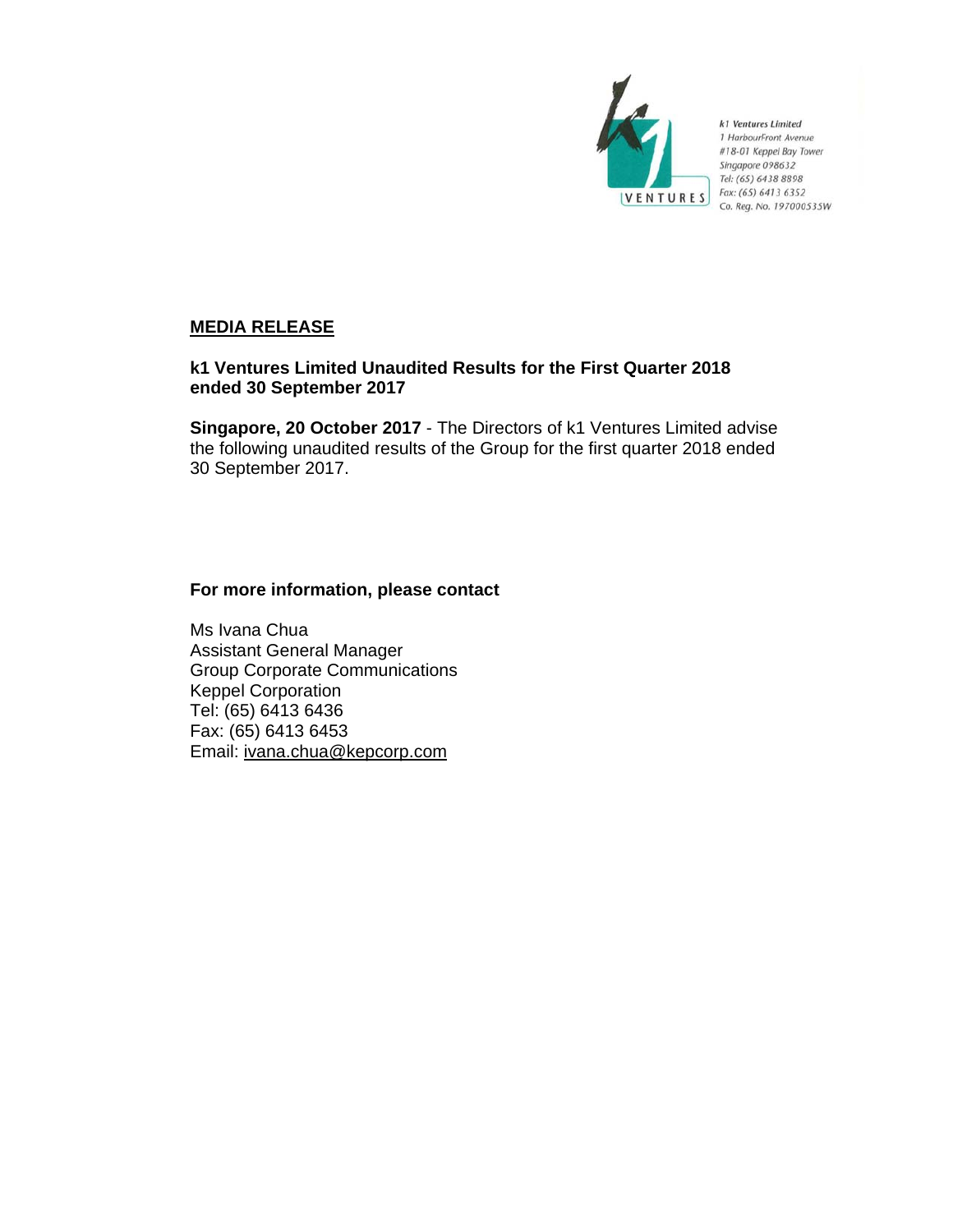# **K1 VENTURES LIMITED**

Co. Reg. No. 197000535W (Incorporated in the Republic of Singapore)

## **FIRST QUARTER 2018 FINANCIAL STATEMENTS**

## **TABLE OF CONTENTS**

| Paragraph      | <b>Description</b>                                                                                                                                                             | <b>Page</b>     |
|----------------|--------------------------------------------------------------------------------------------------------------------------------------------------------------------------------|-----------------|
|                | <b>FINANCIAL STATEMENTS</b>                                                                                                                                                    | $1 - 13$        |
| 1              | <b>GROUP PROFIT AND LOSS ACCOUNT</b>                                                                                                                                           | $\mathbf{1}$    |
| $\overline{2}$ | CONSOLIDATED STATEMENT OF COMPREHENSIVE INCOME                                                                                                                                 | 3               |
| 3              | <b>BALANCE SHEETS</b>                                                                                                                                                          | 4               |
| 4              | STATEMENTS OF CHANGES IN EQUITY                                                                                                                                                | 6               |
| 5              | CONSOLIDATED STATEMENT OF CASH FLOWS                                                                                                                                           | 8               |
| 6              | <b>AUDIT</b>                                                                                                                                                                   | 9               |
| $\overline{7}$ | <b>AUDITORS' REPORT</b>                                                                                                                                                        | 9               |
| 8              | <b>ACCOUNTING POLICIES</b>                                                                                                                                                     | 9               |
| 9              | CHANGES IN THE ACCOUNTING POLICIES                                                                                                                                             | 9               |
| 10             | REVIEW OF GROUP PERFORMANCE                                                                                                                                                    | 9               |
| 11             | VARIANCE FROM FORECAST STATEMENT                                                                                                                                               | 10              |
| 12             | <b>PROSPECTS</b>                                                                                                                                                               | 10              |
| 13             | <b>DIVIDEND</b>                                                                                                                                                                | 10              |
| 14             | <b>SEGMENT ANALYSIS</b>                                                                                                                                                        | 11              |
| 15             | <b>REVIEW OF SEGMENT PERFORMANCE</b>                                                                                                                                           | 11              |
| 16             | <b>INTERESTED PERSON TRANSACTIONS</b>                                                                                                                                          | 12 <sup>2</sup> |
| 17             | CONFIRMATION THAT THE ISSUER HAS PROCURED<br>UNDERTAKINGS FROM ALL ITS DIRECTORS AND EXECUTIVE<br>OFFICERS (IN THE FORMAT SET OUT IN APPENDIX 7.7) UNDER<br><b>RULE 720(1)</b> | 12 <sup>2</sup> |
|                | <b>CONFIRMATION BY THE BOARD</b>                                                                                                                                               | 13              |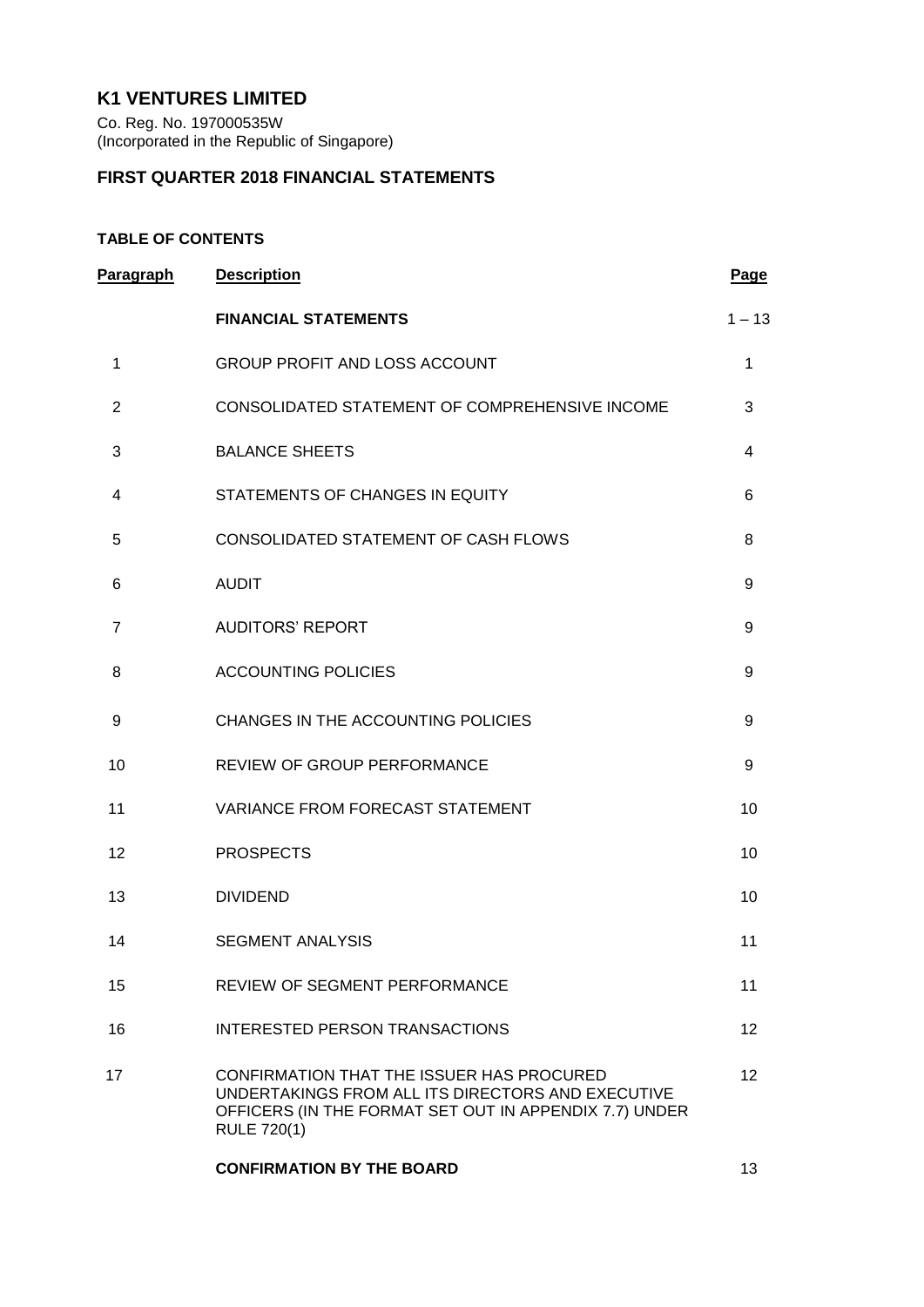# **K1 VENTURES LIMITED**

## **FIRST QUARTER 2018 FINANCIAL STATEMENTS**

## **UNAUDITED RESULTS FOR THE FIRST QUARTER ENDED 30 SEPTEMBER 2017**

The Directors of **k1 Ventures Limited** advise the following unaudited results of the Group for the first quarter ended 30 September 2017.

## **1. GROUP PROFIT AND LOSS ACCOUNT for the first quarter ended 30 September 2017**

|                                                               |                      | 1 Jul 17<br>to            | 1 Jul 16<br>to            |                       |
|---------------------------------------------------------------|----------------------|---------------------------|---------------------------|-----------------------|
|                                                               | Note                 | 30 Sep 17<br>\$'000       | 30 Sep 16<br>\$'000       | $+$ /(-) %            |
| <b>Revenue</b>                                                | 1a                   | 2,432                     | 12,306                    | (80.2)                |
| Staff costs<br>Other operating income/(expenses)              |                      | (56)<br>9,804             | (51)<br>(777)             | 9.8<br>ΝM             |
| <b>Profit before tax</b><br>Taxation<br>Profit for the period | 1 <sub>b</sub><br>1c | 12,180<br>(566)<br>11,614 | 11,478<br>(981)<br>10,497 | 6.1<br>(42.3)<br>10.6 |
| Attributable to:<br>Shareholders of the Company               |                      | 11,614                    | 10,497                    | 10.6                  |
| <b>EBITDA</b> *                                               |                      | 12,180                    | 11,478                    | 6.1                   |
| Earnings per ordinary share                                   |                      |                           |                           |                       |
| - basic                                                       | 1 <sub>d</sub>       | 2.68 cts                  | 2.42 cts                  | 10.7                  |
| - diluted<br>NM-Not meaningful                                | 1d                   | 2.68 cts                  | 2.42 cts                  | 10.7                  |

*\* EBITDA is defined as profit before tax, finance expenses, depreciation and amortisation*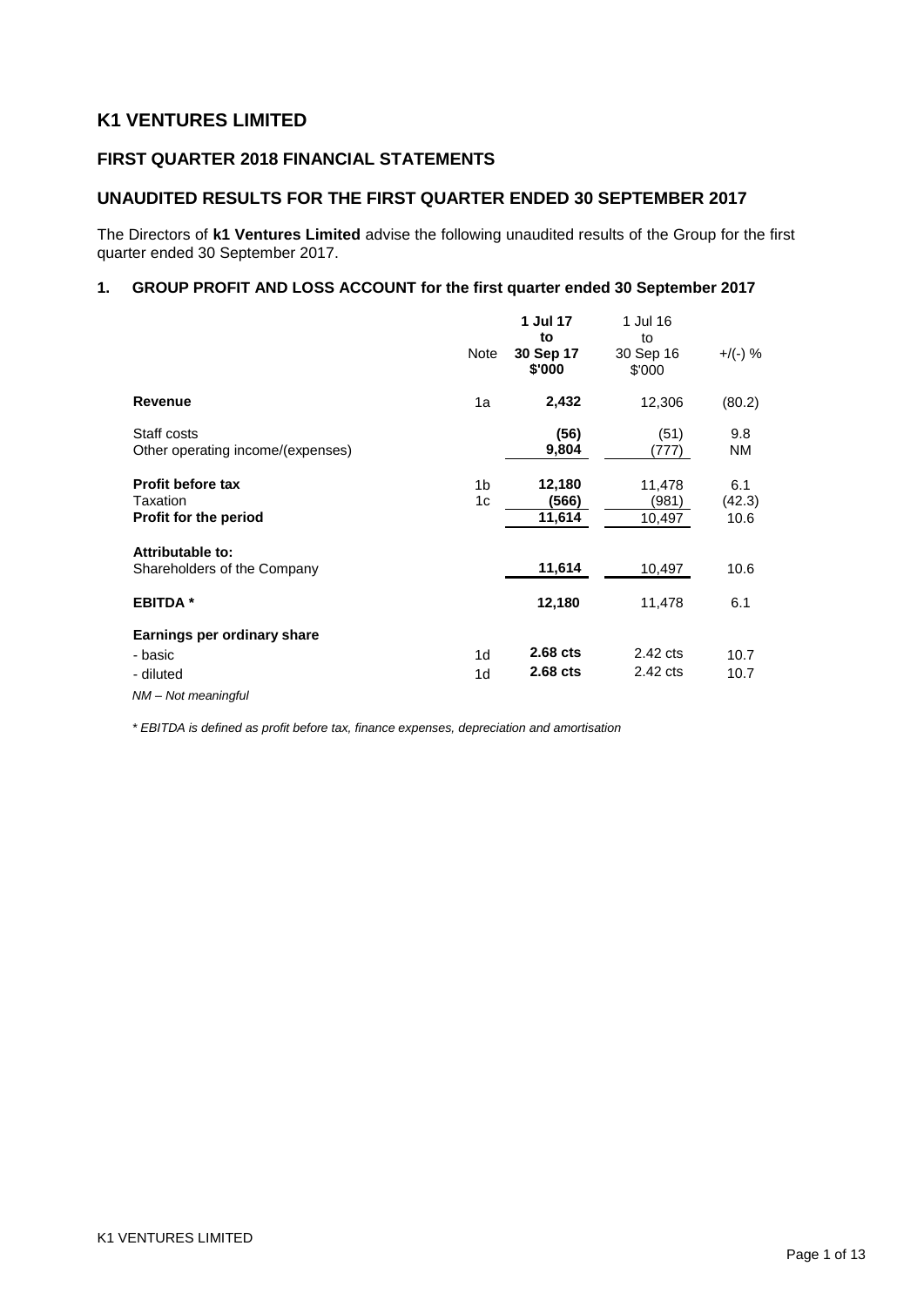## **NOTES TO GROUP PROFIT AND LOSS ACCOUNT**

#### 1a. Breakdown of revenue

|                   | 1 Jul 17<br>to<br>30 Sep 17<br>\$'000 | 1 Jul 16<br>to<br>30 Sep 16<br>\$'000 | $+$ /(-)<br>% |
|-------------------|---------------------------------------|---------------------------------------|---------------|
| Investment income | 2,382                                 | 12,244                                | (80.5)        |
| Interest income   | 50                                    | 62                                    | (19.4)        |
|                   | 2,432                                 | 12,306                                | (80.2)        |

1b. Pre-tax profit of the Group is arrived at after (charging)/crediting the following:

|                                                                                                                                                                           | 1 Jul 17<br>to<br>30 Sep 17<br>\$'000 | 1 Jul 16<br>to<br>30 Sep 16<br>\$'000 | $+$ /(-)<br>$\%$ |
|---------------------------------------------------------------------------------------------------------------------------------------------------------------------------|---------------------------------------|---------------------------------------|------------------|
| Foreign exchange (loss)/gain                                                                                                                                              | (999)                                 | 1,411                                 | <b>NM</b>        |
| Foreign exchange translation realised on<br>liquidation of subsidiary<br>Fair value gain on investment reclassified from<br>other comprehensive income to profit and loss | (54)                                  | 168                                   | <b>NM</b>        |
| account                                                                                                                                                                   | 12,231                                |                                       | <b>NM</b>        |
| $NM - Not meaningful$                                                                                                                                                     |                                       |                                       |                  |

1c. Group taxation in the current year includes a write-back of tax in respect of prior years at a wholly-owned subsidiary.

#### 1d. Earnings per ordinary share

|                                                                                                | <b>GROUP</b>                |                             |               |
|------------------------------------------------------------------------------------------------|-----------------------------|-----------------------------|---------------|
|                                                                                                | 1 Jul 17<br>to<br>30 Sep 17 | 1 Jul 16<br>to<br>30 Sep 16 | $+$ /(-)<br>% |
| Earnings per ordinary share of the Group based on<br>net profit attributable to shareholders:- |                             |                             |               |
| Based on weighted average number of shares                                                     | $2.68$ cts                  | $2.42 \text{ cts}$          | 10.7          |
| - Weighted average number of shares ('000)                                                     | 433,124                     | 433,124                     |               |

The fully diluted earnings per ordinary share is the same as the basic earnings per ordinary share as there is no dilutive potential ordinary shares.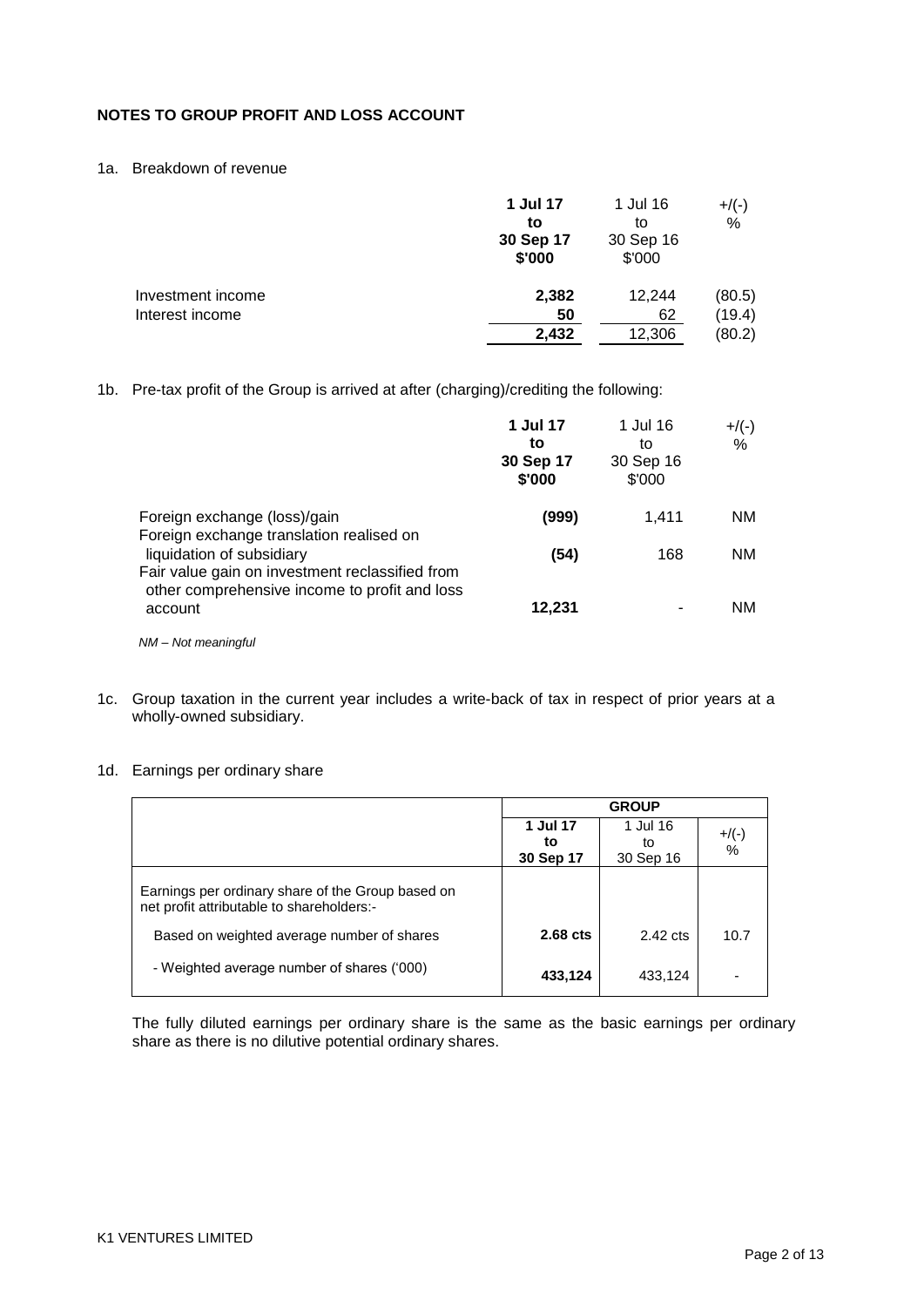#### **2. CONSOLIDATED STATEMENT OF COMPREHENSIVE INCOME for the first quarter ended 30 September 2017**

|                                                                                                      | 1 Jul 17<br>to<br>30 Sep 17 | 1 Jul 16<br>to<br>30 Sep 16 | $+/(-)$   |
|------------------------------------------------------------------------------------------------------|-----------------------------|-----------------------------|-----------|
|                                                                                                      | \$'000                      | \$'000                      | %         |
| Profit for the period                                                                                | 11,614                      | 10,497                      | 10.6      |
| Items that may be reclassified subsequently to<br>profit & loss account:                             |                             |                             |           |
| Fair value changes on available-for-sale assets<br>realised & transferred to profit and loss account | (12, 231)                   |                             | NM        |
| Exchange differences arising on consolidation                                                        | (2,956)                     | 1,248                       | NM        |
| Reclassification of currency translation reserve to<br>profit and loss on liquidation of subsidiary  | 54                          | (168)                       | NM        |
| Other comprehensive income for the period                                                            | (15, 133)                   | 1,080                       | NM.       |
| Total comprehensive income for the period                                                            | (3, 519)                    | 11,577                      | NM        |
| Attributable to:                                                                                     |                             |                             |           |
| Shareholders of the Company                                                                          | (3, 519)                    | 11,577                      | <b>NM</b> |

*NM - Not meaningful*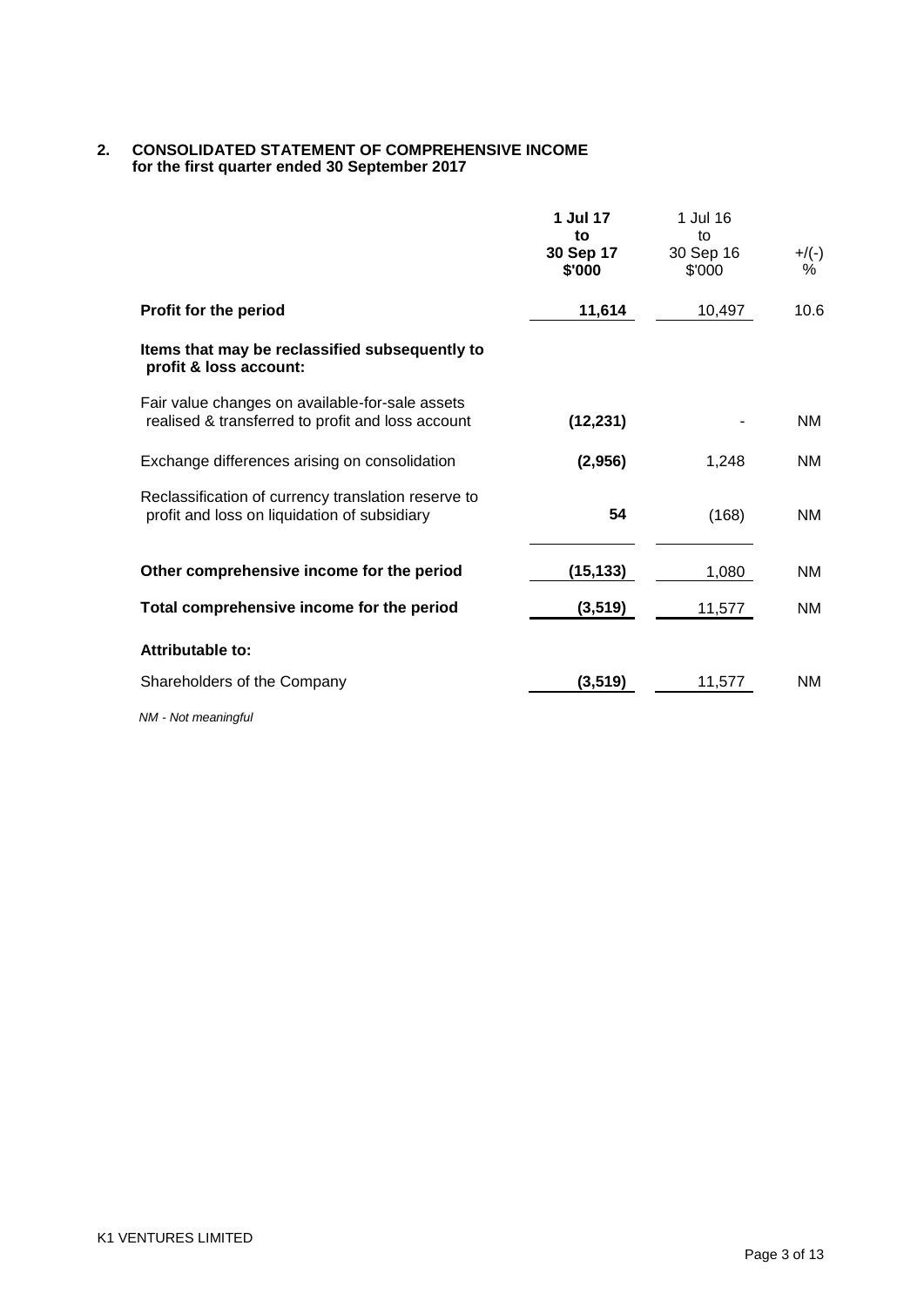# **3. BALANCE SHEETS as at 30 September 2017**

|                                                                                                                                                           |                                      | Group                                  | Company                                     |                                             |
|-----------------------------------------------------------------------------------------------------------------------------------------------------------|--------------------------------------|----------------------------------------|---------------------------------------------|---------------------------------------------|
|                                                                                                                                                           | As at<br>30 Sep 17<br>\$'000         | As at<br>30 Jun 17<br>\$'000           | As at<br>30 Sep 17<br>\$'000                | As at<br>30 Jun 17<br>\$'000                |
| <b>Share capital</b><br><b>Reserves</b>                                                                                                                   | 131,471<br>194,485                   | 131,471<br>198,004                     | 131,471<br>33,745                           | 131,471<br>35,015                           |
| Share capital & reserves                                                                                                                                  | 325,956                              | 329,475                                | 165,216                                     | 166,486                                     |
| <b>Represented by:</b><br><b>Subsidiaries</b>                                                                                                             |                                      |                                        | 54,115<br>54,115                            | 55,526<br>55,526                            |
| <b>Current assets</b><br><b>Debtors</b><br>Short term investment<br>Amounts due from subsidiaries<br>Notes receivable<br>Bank balances, deposits and cash | 312,873<br>55,521<br>368,394         | 13,969<br>303,688<br>54,652<br>372,309 | 10,812<br>32<br>68,559<br>35,741<br>115,144 | 11,049<br>32<br>69,498<br>34,355<br>114,934 |
| <b>Current liabilities</b><br>Creditors<br>Provision for taxation<br><b>Net current assets</b>                                                            | 34,242<br>8,196<br>42,438<br>325,956 | 34,557<br>8,277<br>42,834<br>329,475   | 713<br>3,330<br>4,043<br>111,101            | 598<br>3,376<br>3,974<br>110,960            |
| <b>Net assets</b>                                                                                                                                         | 325,956                              | 329,475                                | 165,216                                     | 166,486                                     |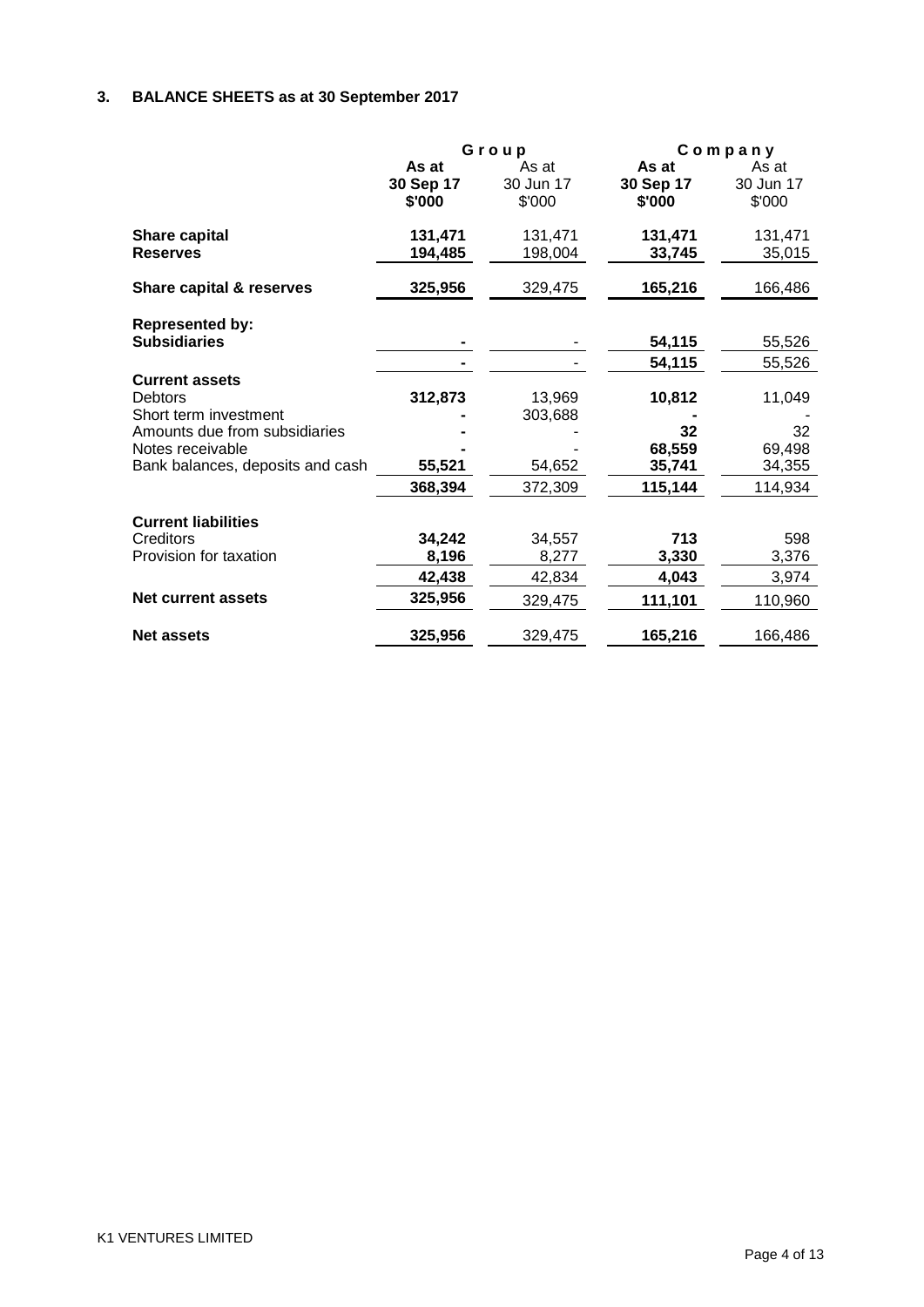#### **NOTES TO BALANCE SHEETS**

3a. Group"s borrowings and debt securities

As at 30 September 2017, the Group did not have any borrowing (30 June 2017: Nil).

#### 3b. Net asset value

|                                                  | <b>GROUP</b> |           |           |           | <b>COMPANY</b> |           |
|--------------------------------------------------|--------------|-----------|-----------|-----------|----------------|-----------|
|                                                  | As at        | As at     |           | As at     | As at          |           |
|                                                  | 30 Sep 17    | 30 Jun 17 | $+$ /(-)% | 30 Sep 17 | 30 Jun 17      | $+$ /(-)% |
|                                                  |              |           |           |           |                |           |
| Net asset value<br>per ordinary share #          | \$0.75       | \$0.76    | (1.3)     | \$0.38    | \$0.38         |           |
| Net tangible asset value<br>per ordinary share # | \$0.75       | \$0.76    | (1.3)     | \$0.38    | \$0.38         |           |

# Based on issued share capital of 433,123,585 ordinary shares as at the end of the financial period (30 June 2017: 433,123,585).

#### 3c. Balance sheet review

Group shareholders" funds decreased from \$329.5 million at 30 June 2017 to \$326.0 million at 30 September 2017 mainly due to net currency translation adjustments of \$2.8 million associated with weakening of the US dollar.

Group total assets decreased from \$372.3 million at 30 June 2017 to \$368.4 million at 30 September 2017 due mainly to weakening of the US dollar. The Guggenheim Capital, LLC ("Guggenheim") investment was reclassified from short term investment to debtors resulting from the definitive agreement entered into on 28 July 2017 for the redemption of the Group"s entire ownership interests in Guggenheim.

Group total liabilities decreased from \$42.8 million at 30 June 2017 to \$42.4 million at 30 September 2017, due mainly to weakening of the US dollar.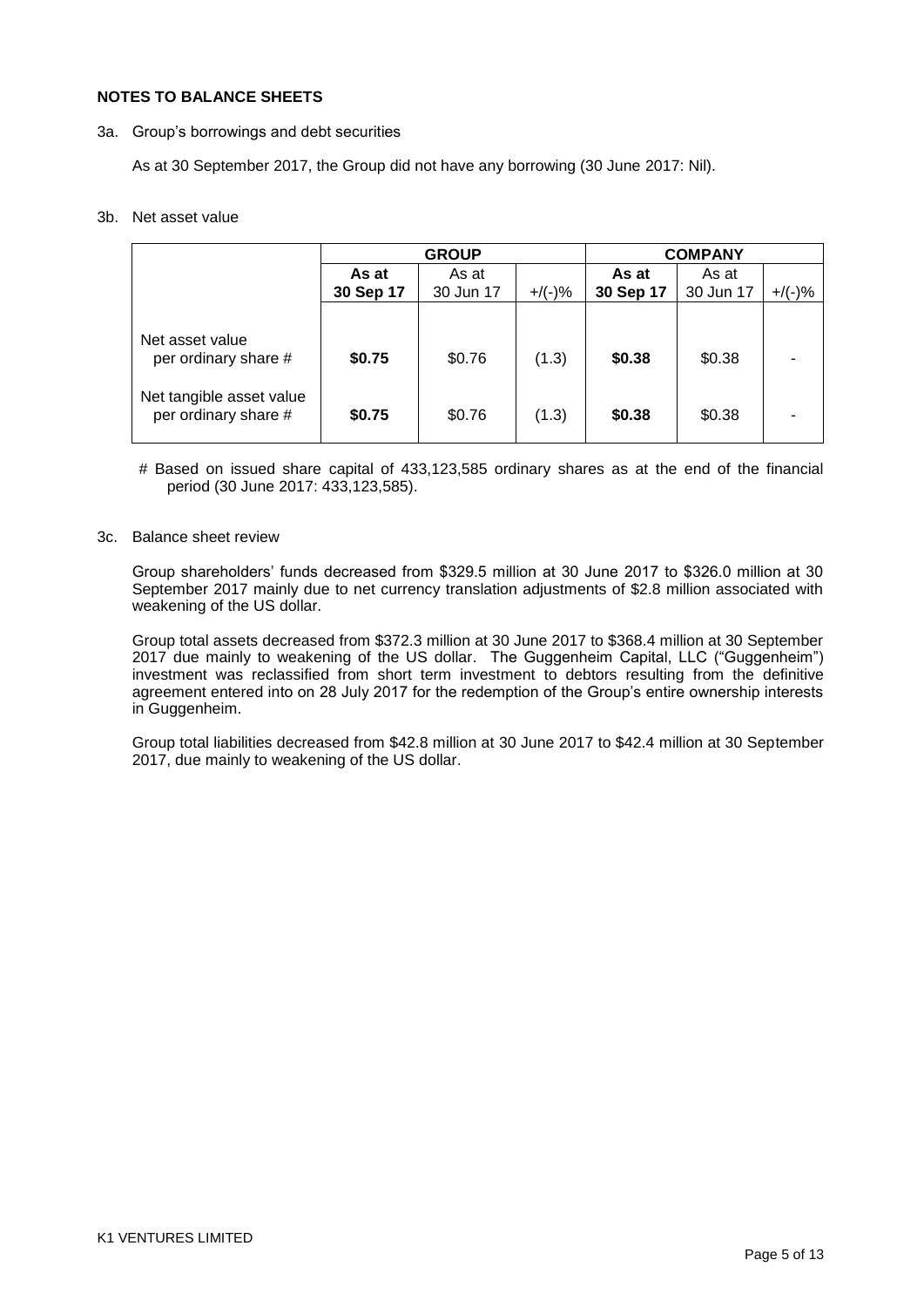### **4. STATEMENTS OF CHANGES IN EQUITY for the first quarter ended 30 September 2017**

## 4a. Group Statement of Changes in Equity

|                                              |                         |                                     | Attributable to owners of the Company |                                   |                              |
|----------------------------------------------|-------------------------|-------------------------------------|---------------------------------------|-----------------------------------|------------------------------|
|                                              |                         |                                     | Foreign                               |                                   |                              |
|                                              |                         |                                     | <b>Exchange</b>                       |                                   | <b>Share</b>                 |
|                                              | <b>Share</b><br>Capital | <b>Fair Value</b><br><b>Reserve</b> | <b>Translation</b><br><b>Account</b>  | <b>Revenue</b><br><b>Reserves</b> | Capital &<br><b>Reserves</b> |
|                                              | \$'000                  | \$'000                              | \$'000                                | \$'000                            | \$'000                       |
| 2018                                         |                         |                                     |                                       |                                   |                              |
| As at 1 July 2017                            | 131,471                 | 12,368                              | 6,268                                 | 179,368                           | 329,475                      |
| Total comprehensive income for<br>the period |                         |                                     |                                       |                                   |                              |
| Profit for the period                        |                         |                                     |                                       | 11,614                            | 11,614                       |
| Other comprehensive income*                  |                         | (12, 368)                           | (2,765)                               |                                   | (15, 133)                    |
| Total comprehensive income for<br>the period | -                       | (12, 368)                           | (2,765)                               | 11,614                            | (3,519)                      |
|                                              |                         |                                     |                                       |                                   |                              |
|                                              |                         |                                     |                                       |                                   |                              |
| As at 30 September 2017                      | 131,471                 |                                     | 3,503                                 | 190,982                           | 325,956                      |
| 2017                                         |                         |                                     |                                       |                                   |                              |
| As at 1 July 2016                            | 163,955                 | (119)                               | 5,848                                 | 38,048                            | 207,732                      |
| Total comprehensive income for the<br>period |                         |                                     |                                       |                                   |                              |
| Profit for the period                        |                         |                                     |                                       | 10,497                            | 10,497                       |
| Other comprehensive income*                  |                         |                                     | 1,080                                 |                                   | 1,080                        |
| Total comprehensive income for the<br>period |                         |                                     | 1,080                                 | 10,497                            | 11,577                       |
|                                              |                         |                                     |                                       |                                   |                              |
| As at 30 September 2016                      | 163,955                 | (119)                               | 6,928                                 | 48,545                            | 219,309                      |

 Details of other comprehensive income have been included in the consolidated statement of comprehensive income.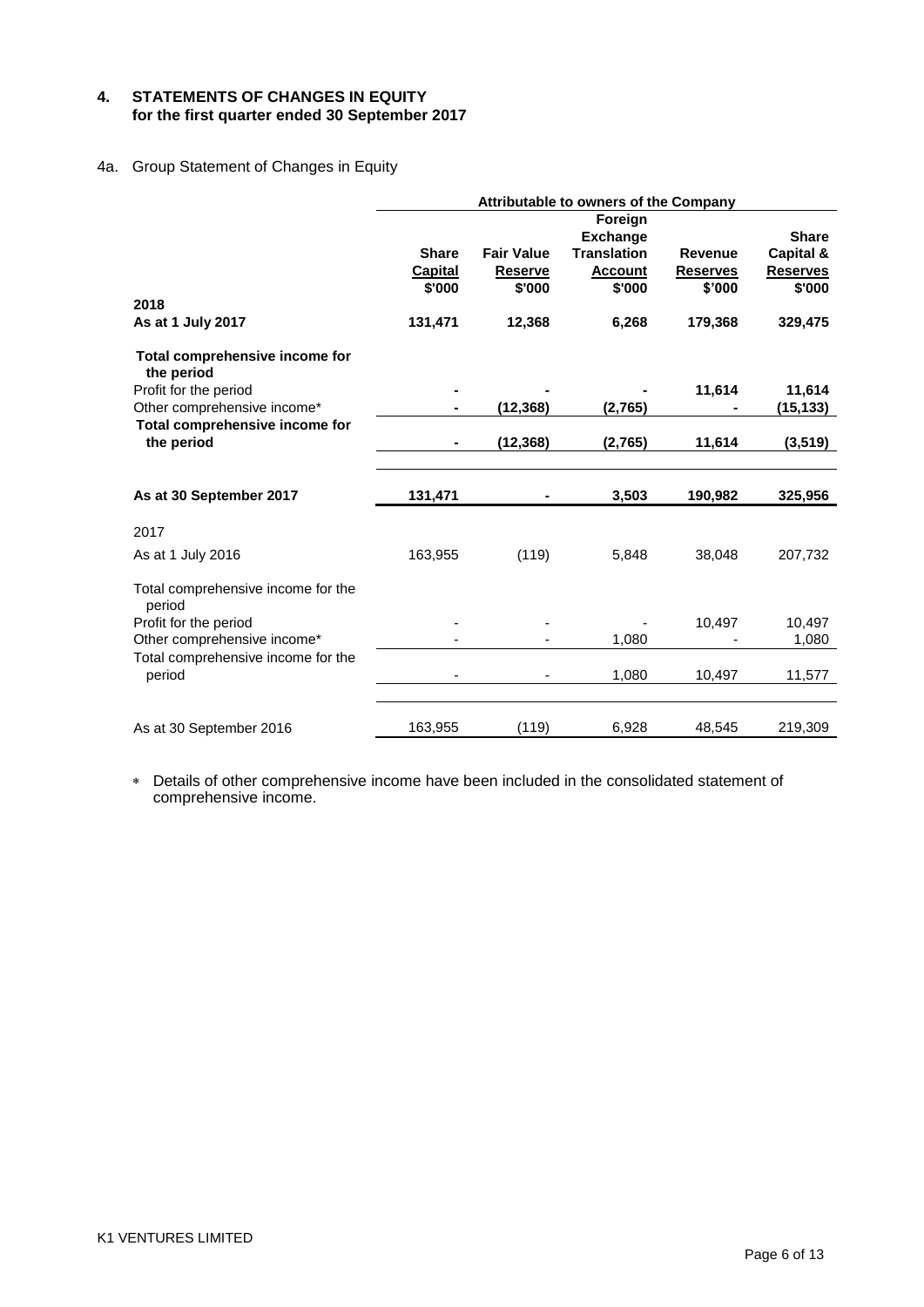#### 4b. Statement of Changes in Equity of the Company

|                                           | <b>Share</b><br><b>Capital</b><br>\$'000 | <b>Revenue</b><br><b>Reserves</b><br>\$'000 | <u>Total</u><br>\$'000 |
|-------------------------------------------|------------------------------------------|---------------------------------------------|------------------------|
| 2018<br>As at 1 July 2017                 | 131,471                                  | 35,015                                      | 166,486                |
| Total comprehensive income for the period |                                          |                                             |                        |
| Loss for the period                       |                                          | (1,270)                                     | (1, 270)               |
| Total comprehensive income for the period |                                          | (1, 270)                                    | (1, 270)               |
| As at 30 September 2017                   | 131,471                                  | 33,745                                      | 165,216                |
| 2017<br>As at 1 July 2016                 | 163,955                                  | 14,090                                      | 178,045                |
| Total comprehensive income for the period |                                          |                                             |                        |
| Profit for the period                     |                                          | 9,426                                       | 9,426                  |
| Total comprehensive income for the period |                                          | 9,426                                       | 9,426                  |
| As at 30 September 2016                   | 163,955                                  | 23,516                                      | 187,471                |

4c. Share capital

Since 30 June 2017, there was no issue of ordinary shares by the Company.

As at 30 September 2017, the total number of issued shares was 433,123,585 (30 September 2016: 433,123,585).

As at 30 September 2017, there was no option (30 September 2016: nil) to take up unissued ordinary shares of the Company.

As at 30 September 2017, the Company was not holding any treasury shares (30 September 2016: nil).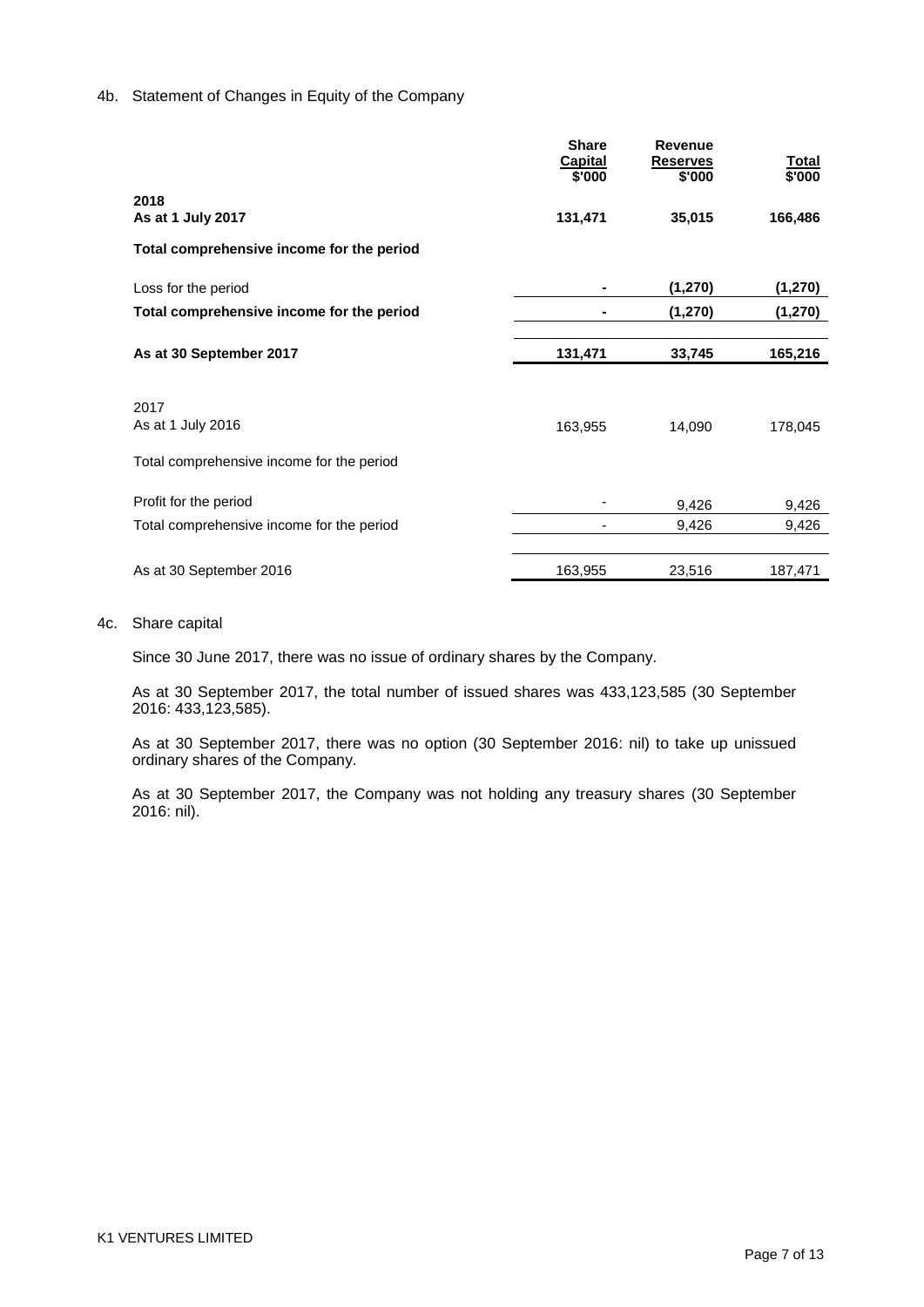## **5. CONSOLIDATED STATEMENT OF CASH FLOWS for the first quarter ended 30 September 2017**

|                                                                     |             | 1 Jul 17  | 1 Jul 16  |
|---------------------------------------------------------------------|-------------|-----------|-----------|
|                                                                     | <b>Note</b> | to        | to        |
|                                                                     |             | 30 Sep 17 | 30 Sep 16 |
|                                                                     |             | \$'000    | \$'000    |
| <b>CASH FLOWS FROM OPERATING ACTIVITIES</b>                         |             |           |           |
| Profit before tax                                                   |             | 12,180    | 11,478    |
| Adjustments:                                                        |             |           |           |
| Amortised debt discount                                             |             |           | (728)     |
| Exchange loss/(gain) on liquidation of subsidiary                   |             | 54        | (168)     |
| Fair value gain on investment reclassified from other comprehensive |             |           |           |
| income to profit and loss account                                   |             | (12, 231) |           |
| Unrealised foreign exchange differences                             |             | 1,768     | (1, 332)  |
| Cash flow from operations before changes in working capital         |             | 1,771     | 9,250     |
| Working capital changes:                                            |             |           |           |
| <b>Debtors</b>                                                      |             | 449       | 132       |
| Creditors                                                           |             | (315)     | 149       |
| <b>Cash from operations</b>                                         |             | 1,905     | 9,531     |
| Income taxes paid, net of refunds received                          |             | (390)     | (539)     |
| Net cash generated from operating activities                        |             | 1,515     | 8,992     |
|                                                                     |             |           |           |
| <b>CASH FLOWS FROM INVESTING ACTIVITIES</b>                         |             |           |           |
| Net proceeds from disposal and capital distribution of investments  |             |           | 68        |
| Net cash from investing activities                                  |             |           | 68        |
|                                                                     |             |           |           |
| Net increase in cash and cash equivalents                           |             | 1,515     | 9,060     |
| Cash and cash equivalents as at beginning of period                 |             | 54,652    | 53,670    |
| Effects of exchange rate changes on cash and cash equivalents       |             | (646)     | 650       |
| Cash and cash equivalents at end of period                          | 5a          | 55,521    | 63,380    |
|                                                                     |             |           |           |

## **NOTES TO CONSOLIDATED STATEMENT OF CASH FLOWS**

#### 5a. Deposits, bank balances and cash

|                                  | As at     | As at     |
|----------------------------------|-----------|-----------|
|                                  | 30 Sep 17 | 30 Sep 16 |
|                                  | \$'000    | \$'000    |
| Bank balances, deposits and cash | 24.515    | 22,821    |
| Deposits with related parties    | 31.006    | 40,559    |
| Cash and cash equivalents        | 55.521    | 63,380    |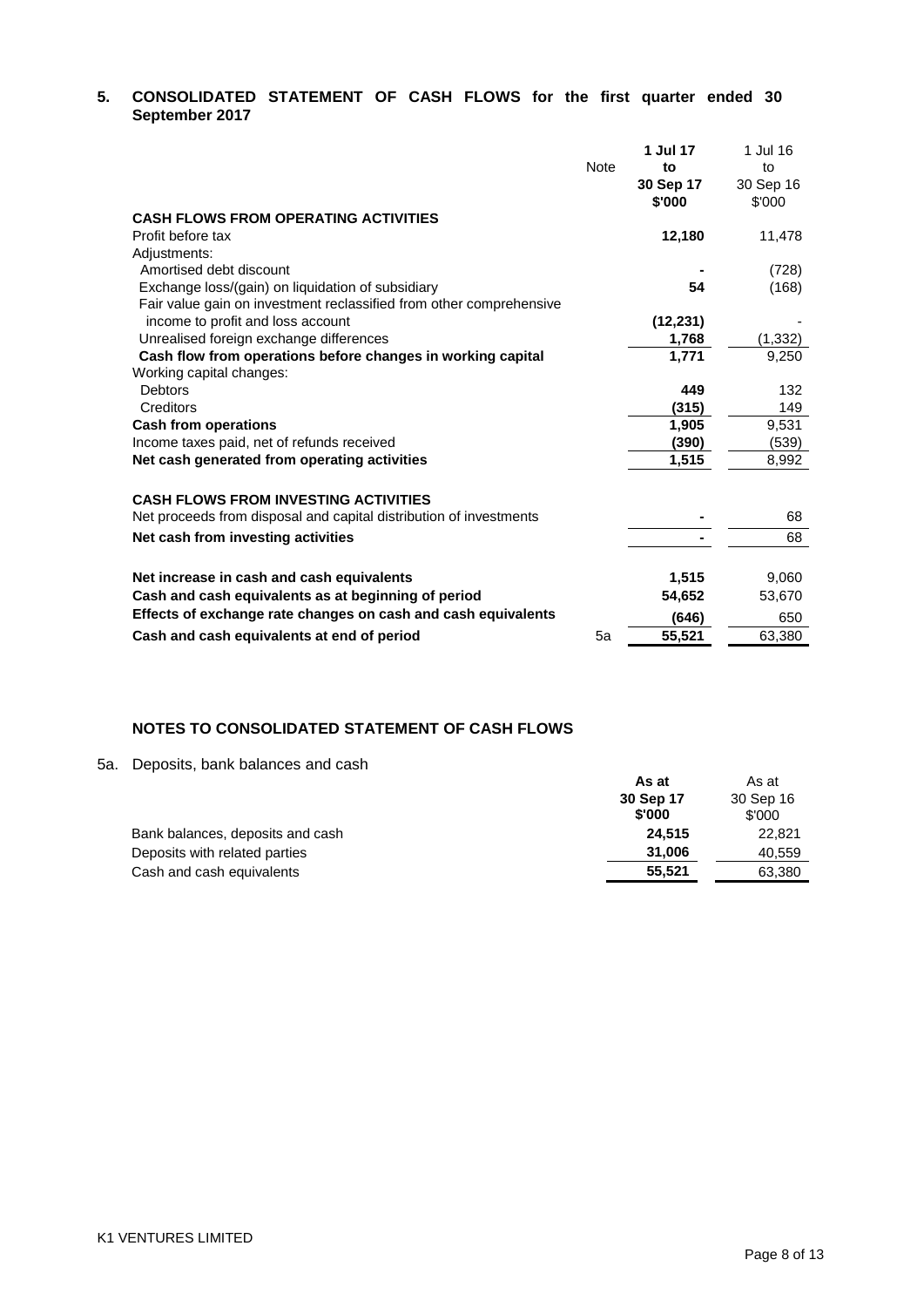### **6. AUDIT**

The financial statements have not been audited nor reviewed by the Company"s auditors.

#### **7. AUDITORS' REPORT**

Not applicable

#### **8. ACCOUNTING POLICIES**

The Group has applied the same accounting policies and methods of computation in the financial statements for the current financial period compared with those of the audited financial statements as at 30 June 2017.

#### **9. CHANGES IN THE ACCOUNTING POLICIES**

The Group adopted the new/revised FRS that are relevant to the Group and effective for annual periods beginning on or after 1 July 2017. The adoption of these new and revised FRSs did not result in any substantial impact on the financial statements of the Group.

#### **10. REVIEW OF GROUP PERFORMANCE**

Group revenue was \$2.4 million for the first quarter ended 30 September 2017 compared to \$12.3 million in the prior year period due to absence of investment income from Knowledge Universe Holdings, LLC.

Group profit before tax was \$12.2 million for the quarter ended 30 September 2017 compared to \$11.5 million in the corresponding previous year period. The increase was due to a fair value gain associated with the Guggenheim investment of \$12.2 million reclassified from other comprehensive income, partially offset by a decrease in investment income, and a foreign exchange loss of \$1.0 million compared to a foreign exchange gain in the prior year of \$1.4 million. Group EBITDA for the quarter ended 30 September 2017 of \$12.2 million was \$702,000 above the prior year period.

Group taxation was \$566,000 for the first quarter compared to \$981,000 in the prior year period due to a decrease in investment income and write-back of tax in respect of prior years. Group profit attributable to shareholders was \$11.6 million compared to \$10.5 million in the previous year period, and earnings per share were 2.68 cents.

In the opinion of the Directors, no factor has arisen between 30 September 2017 and the date of this report which would materially affect the results of the Group and the Company for the period just ended.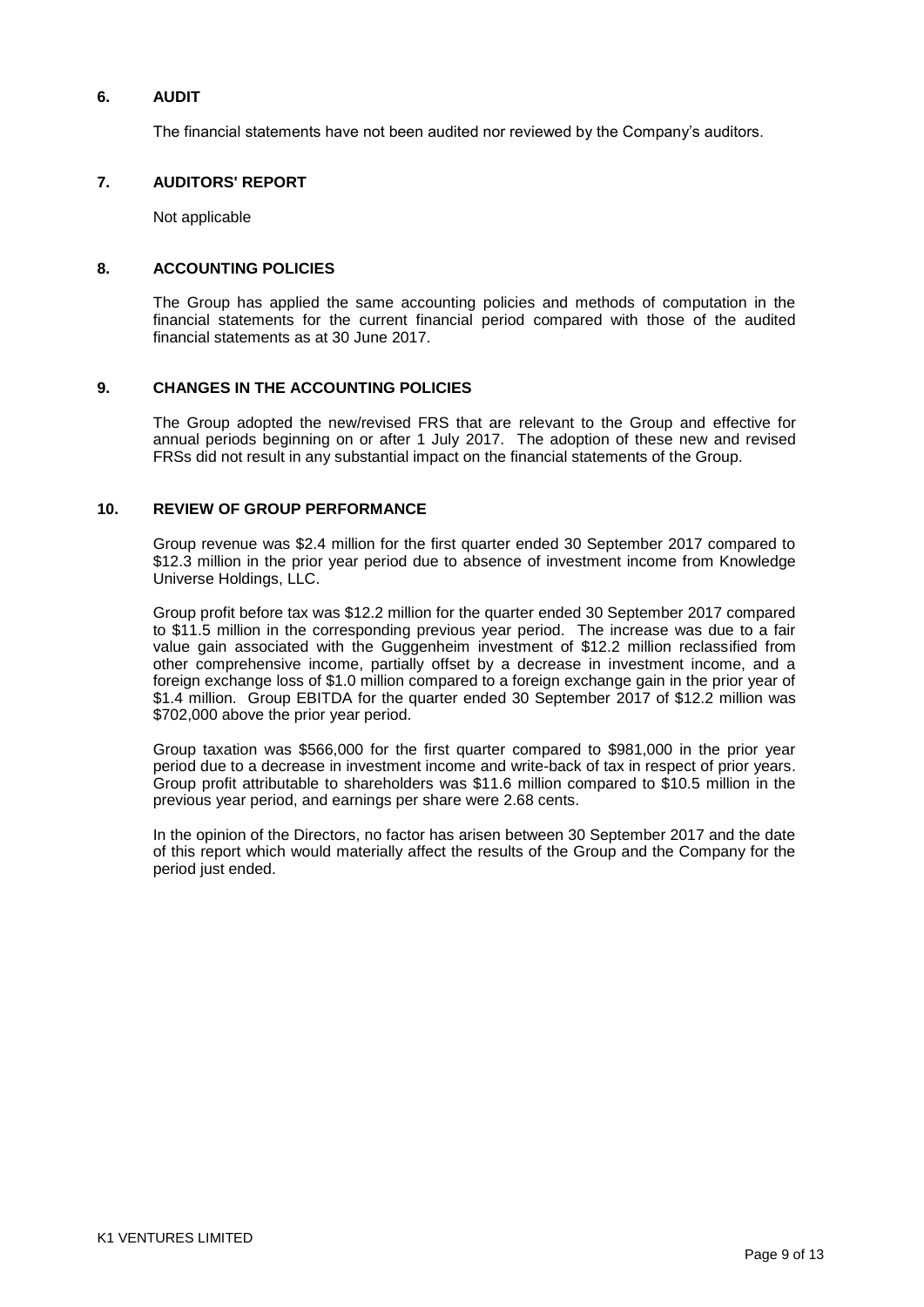#### **11. VARIANCE FROM FORECAST STATEMENT**

No forecast for the first quarter ended 30 September 2017 was previously provided.

#### **12. PROSPECTS**

Following the divestment of the Company"s entire ownership interests in Guggenheim (the "Guggenheim Disposal"), the Company will have disposed of all or substantially all of its assets. Accordingly, the Company will take steps to suspend the trading of its shares from the date of completion of the Guggenheim Disposal. The Company will then take steps to commence voluntary liquidation after the Company distributes all excess cash to its shareholders following the completion of the Guggenheim Disposal. The Company will, in compliance with its obligations under the Listing Manual of the Singapore Exchange Securities Trading Limited, make further announcement(s) and/or seek shareholders" approval on such plans for the Company at the appropriate time.

#### **13. DIVIDEND**

13a. Current Financial Period Reported On

Any dividend recommended for the current financial period reported on? No

13b. Corresponding Period of the Immediately Preceding Financial Year

For the preceding financial period, a tax exempt one-tier interim dividend of 2.0 cents per share in respect of the financial year ended 30 June 2016 was paid on 5 December 2016.

13c. Date Payable

Not applicable

13d. Books Closure Date

Not applicable

13e. If no dividend has been declared/recommended, a statement to that effect.

No dividend has been declared for the quarter ended 30 September 2017.

For the financial year ended 30 June 2017, the Directors had recommended a tax exempt one-tier final dividend of 6.5 cents per share for approval by shareholders at the Annual General Meeting to be held on 20 October 2017. If approved, the final dividend will be paid on 8 November 2017.

#### Capital distribution

For the financial year ended 30 June 2017, the Board of Directors had proposed a capital distribution of up to 30.35 cents per share out of the Company"s share capital. The capital distribution will be subject to the completion of the Guggenheim Disposal having taken place, approval of shareholders at an Extraordinary General Meeting to be held on 20 October 2017, all other relevant approvals and consents being obtained, and made pursuant to relevant sections of the Companies Act (Chapter 50). Subject to the above conditions being satisfied, as stated in the Circular dated 27 September 2017 to shareholders, the actual date of payment of the capital distribution will be announced in due course by way of SGXNET announcement(s) released on the SGX-ST.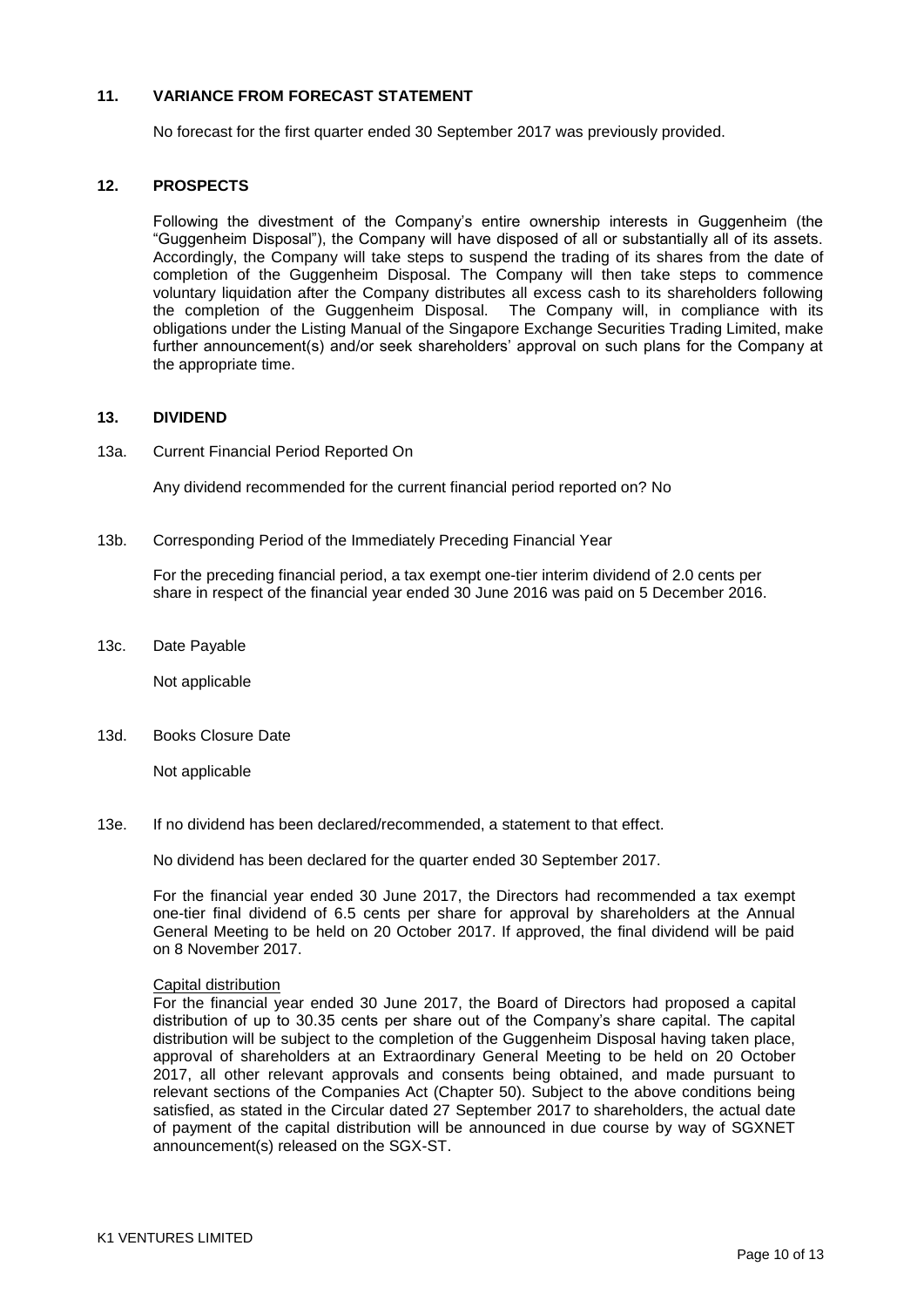#### **14. SEGMENT ANALYSIS**

#### **Geographical Information**

#### **First quarter ended 30 September 2017**

|                | <b>Singapore</b> | <u>USA</u> | <u>Total</u> |
|----------------|------------------|------------|--------------|
|                | \$'000           | \$'000     | \$'000       |
| External sales | 15               | 2.417      | 2.432        |

#### **First quarter ended 30 September 2016**

|                    | <b>Singapore</b>         | USA     | Total   |
|--------------------|--------------------------|---------|---------|
|                    | \$'000                   | \$'000  | \$'000  |
| External sales     | 49                       | 12.257  | 12,306  |
| Non-current assets | $\overline{\phantom{0}}$ | 149.397 | 149.397 |

Notes:

- (a) The Group has only one reportable operating segment: Investments. The Group's Investment activities consist of the Group's investments in quoted and unquoted investments.
- (b) The Group's operating segment operates in two main geographical areas. The operating activities and investment activities are predominantly in the USA. Singapore is the home country of the Company and its assets are mainly cash and cash equivalents.
- (c) For the quarters ended 30 September 2017 and 30 September 2016, no single external customer accounted for 10% or more of the Group"s revenue.

## **15. REVIEW OF SEGMENT PERFORMANCE**

Not applicable.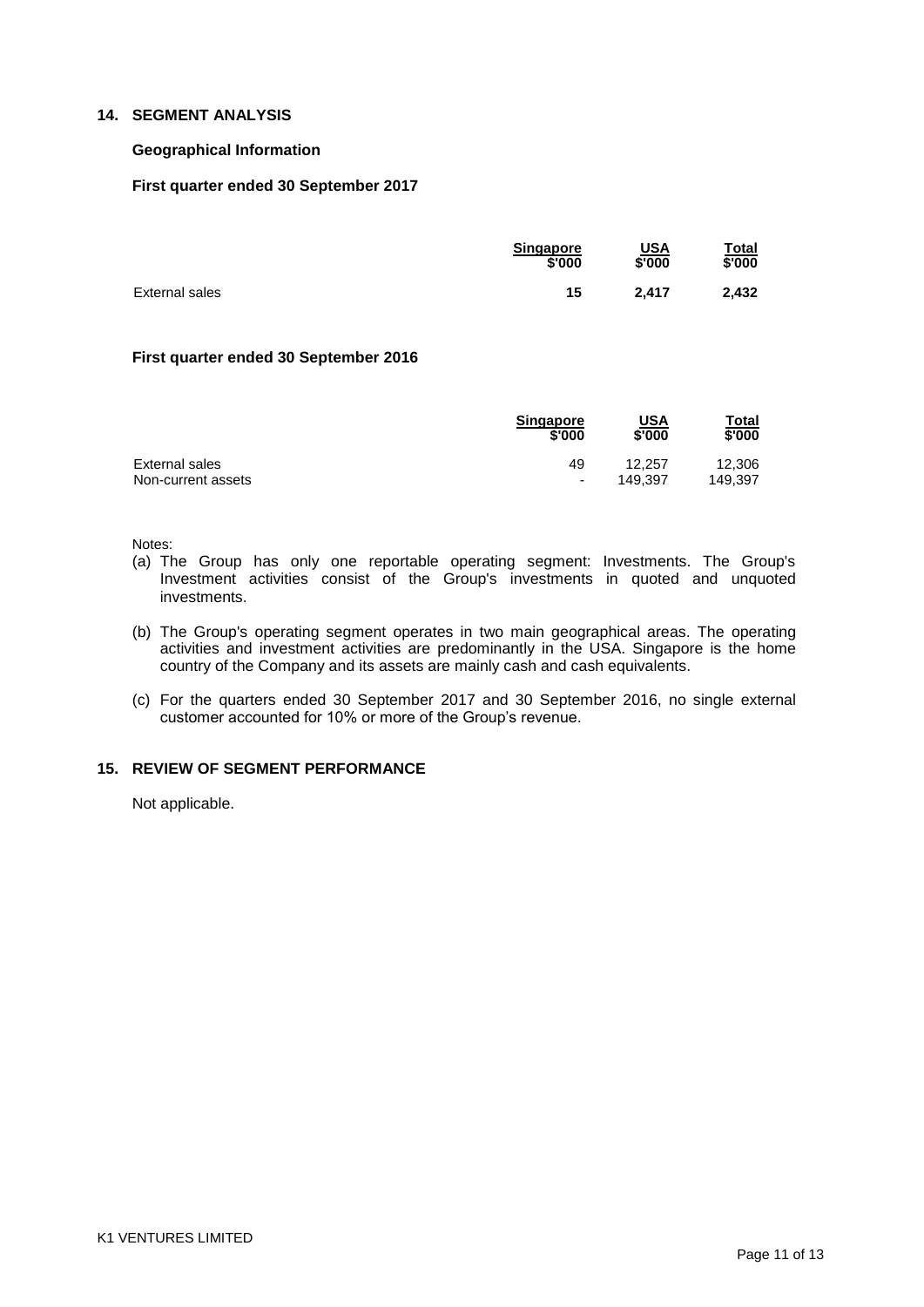#### **16. INTERESTED PERSON TRANSACTIONS**

The Group has obtained a general mandate from shareholders of the Company for interested person transactions in the Annual General Meeting held on 27 October 2016. During the quarter ended 30 September 2017, the following interested person transactions were entered into by the Group:

|                                                  | Aggregate value of all<br>interested person |           |                        |                        |
|--------------------------------------------------|---------------------------------------------|-----------|------------------------|------------------------|
|                                                  | transactions during the                     |           |                        |                        |
|                                                  | financial year under                        |           |                        |                        |
|                                                  | review (excluding                           |           |                        | Aggregate value of all |
|                                                  | transactions less than                      |           | interested person      |                        |
|                                                  | \$100,000 and                               |           | transactions conducted |                        |
|                                                  | transactions conducted                      |           | under a shareholders'  |                        |
|                                                  | under shareholders'                         |           | mandate pursuant to    |                        |
|                                                  | mandate pursuant to                         |           | Rule 920 of the SGX    |                        |
| Name of Interested Person                        | Rule 920)                                   |           | Listing Manual.        |                        |
|                                                  | 1 Jul 17                                    | 1 Jul 16  | 1 Jul 17               | 1 Jul 16               |
|                                                  | to                                          | to        | to                     | to                     |
|                                                  | 30 Sep 17                                   | 30 Sep 16 | 30 Sep 17              | 30 Sep 16              |
|                                                  | \$'000                                      | \$'000    | \$'000                 | \$'000                 |
|                                                  |                                             |           |                        |                        |
| <b>General Transactions</b>                      |                                             |           |                        |                        |
| <b>KCL Group*</b><br><b>Greenstreet Partners</b> |                                             |           | 385<br>794             | 406                    |
|                                                  |                                             |           |                        | 2,053                  |
| <b>Corporate Treasury Transactions</b>           |                                             |           |                        |                        |
| <b>KCL Group</b>                                 |                                             |           | 31,038                 | 40,608                 |
| Total                                            |                                             |           | 32,217                 | 43,067                 |

\* This amount includes the full financial year transaction with the interested person as per agreement.

#### **17. CONFIRMATION THAT THE ISSUER HAS PROCURED UNDERTAKINGS FROM ALL ITS DIRECTORS AND EXECUTIVE OFFICERS**

The Company confirms that it has procured undertakings from all its directors and executive officers in the format set out in Appendix 7.7 under Rule 720(1) of the Listing Manual.

### **BY ORDER OF THE BOARD**

Winnie Mak Company Secretary 20 October 2017